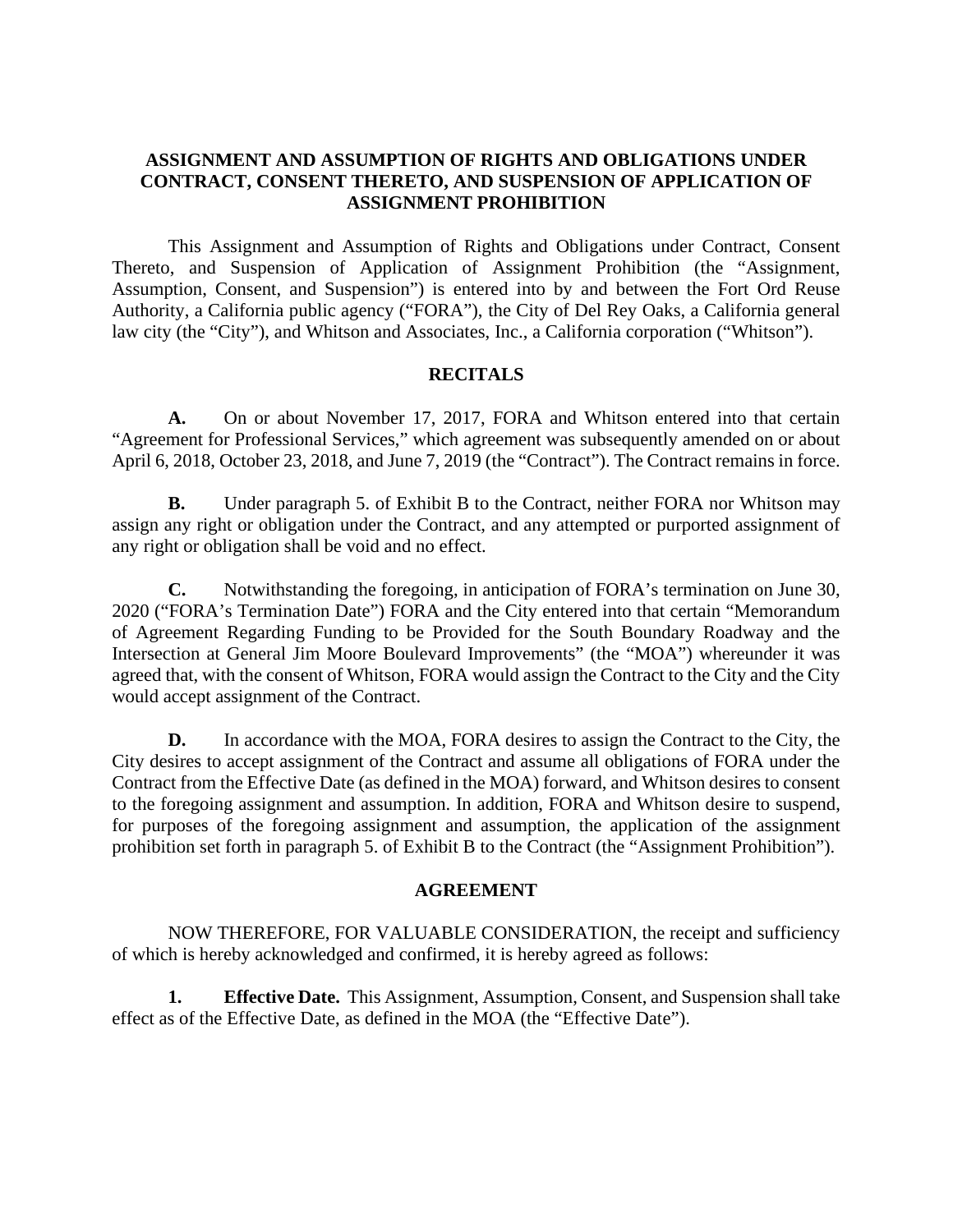**2. Assignment by FORA.** FORA assigns, conveys, transfers and sets over unto the City, as of the Effective Date, all of FORA's right, title, and interest as a party in and to the Contract, and the City accepts such assignment.

**3. Assumption by City.** The City assumes all of FORA's obligations under the Contract and agrees to pay all sums and perform, fulfill, and comply with all covenants and obligations which are to be paid, performed, and complied with under the Contract from and after the Effective Date.

**4. Consent by Whitson.** Whitson consents to the foregoing assignment and assumption. This consent does not constitute a consent to any subsequent assignment.

**5. Suspension of Application of Assignment Prohibition.** FORA and Whitson suspend, for purposes of the foregoing assignment and assumption, the application of the Assignment Prohibition. This suspension does not constitute a suspension of the application of the Assignment Prohibition to any subsequent assignment and does not relieve the City or Whitson or any person claiming under or through the City or Whitson of any obligation to suspend the application of the Assignment Prohibition to any future assignment.

**6. Effectiveness Condition.** The effectiveness of this Assignment, Assumption, Consent, and Suspension is subject to and expressly conditioned upon the execution of the MOA by FORA and the City. In the event the MOA is not executed prior to FORA's Termination Date, this Assignment, Assumption, Consent, and Suspension shall be null and void and of no force or effect.

**7. Binding Effect.** This Assignment, Assumption, Consent, and Suspension shall inure to the benefit of and shall be binding upon the parties hereto and their respective successors and assigns.

**8. Counterparts.** This Assignment, Assumption, Consent, and Suspension may be executed in any number of counterparts, each of which shall be deemed to be an original and all of which together shall be deemed to be one and the same instrument. The signature pages of each counterpart may be detached and attached to a single copy of this Assignment, Assumption, Consent, and Suspension which shall for all purposes be treated as a single, original document.

[The remainder of this page intentionally has been left blank.]